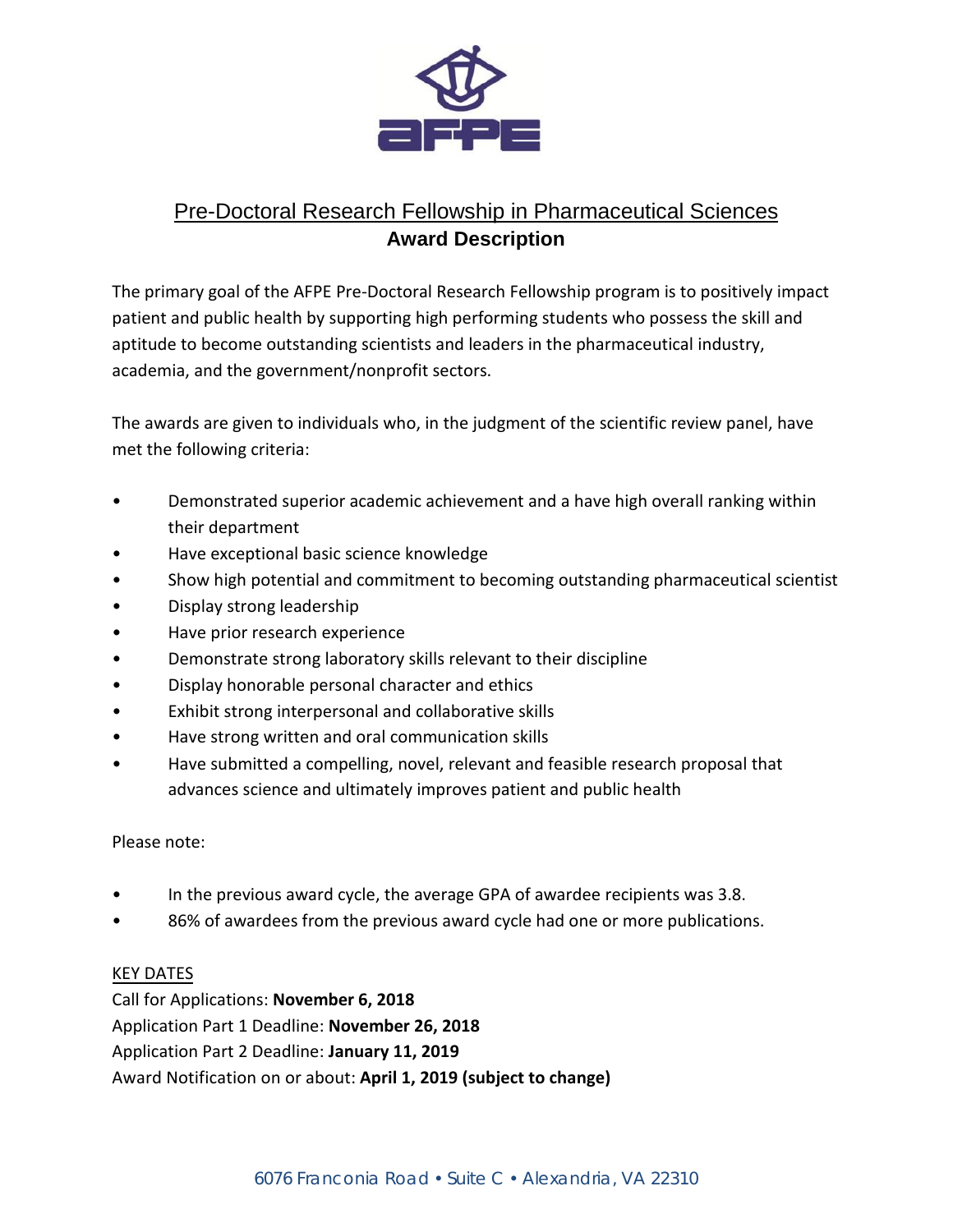

## AWARD \$10,000

DISBURSEMENT OF FUNDS September 2019 and February 2020

## USE OF AWARD

The Fellowship stipend may be used for a purpose decided by the awardee and college that will enable the student to make progress in their pursuit of the Ph.D., e.g., student stipend, laboratory supplies, books, materials, travel, etc. None of the funds shall be used for indirect costs by the institution.

TERM OF FELLOWSHIP September 1, 2019 to August 31, 2020

## REPORTING AND OTHER REQUIREMENTS

If selected, student must provide:

- Photo and information for marketing in print and digital publications.
- Accounting report by **September 30, 2020** indicating how the stipend was used.
- Progress or final report about the research project by **June 30, 2020**.
- Acknowledgement of AFPE's support in publications resulting from the studies carried out during the period of their AFPE Fellowship.
- Information on their employment and the current address where they may be reached following receipt of the Ph.D. degree.
- Student must have a LinkedIn profile and connect to AFPE

## SELECTION CRITERIA

Applicants are selected by the AFPE Board of Grants based on the following criteria. Selection will be made based on the application as a complete package representing the applicant's potential to contribute to the field and ultimately impact patient and public health. Components of selection include, but are not limited to, the following:

- Research Plan and Experience (50%)
- Academic Performance (35%)
- Leadership and Character (15%)